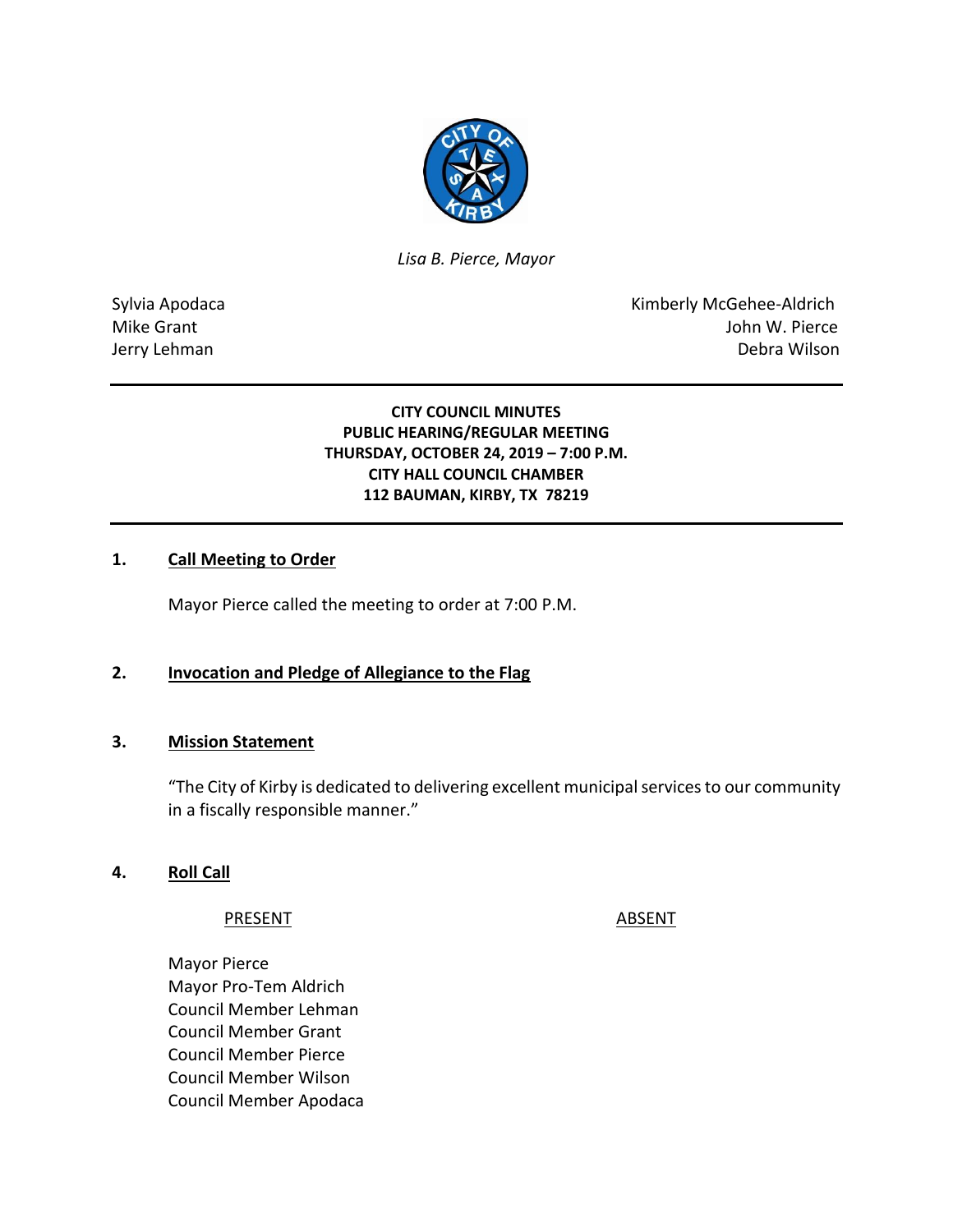#### **5. Citizen Participation**

- 1. Alejandro Lopez He said he will wait until his items 9. e. & f are discussed.
- 2. Fernando DeLeon He said he will wait until his items 9. c. and 10. g. are discussed.
- 3. Sharon Shuler She said she will speak when items 9 d., e. and f.
- 4. Charlene Wyatt She spoke in regards to items 9. d. e and f. She said she does not have a problem with dispatching trucks, she opposed dirt and caliche being stored on the property because of the amount of dust that is created. She's against any materials being stored on the yard. On items e. and f., she is opposed to both. She doesn't want to listen to the noise.
- 5. BJ Voigt She said she will speak when her item is brought forward.
- 6. Eagle Scouts They will wait until their item is brought forward.
- 7. Chris Garza He discussed the ordinance addressing placement of garbage carts and the time frame when the carts can be placed at the curb and asked if this could be placed on the next agenda. He said he is opposed to the trucking business and cement batch plant operating on Springfield Road. Mayor Pierce stated Republic Services will be placed on a future agenda.
- 8. Michael Martin He discussed the drainage between Vinecrest and Autumn Ln. He thanked Gilbert Salas for helping to pump the stagnant water out of the drainage. He asked if Bexar County or City of Kirby is responsible for the drainage at Autumn Lane.

#### **6. Consideration Of And Action On Minutes**

a. Regular Meeting - September 26, 2019

Mayor Pro-Tem Aldrich moved to approve the minutes of September 26, 2019; seconded by Council Member Wilson. The motion carried with a 7-0 vote.

b. Regular Meeting - October 10, 2019

Council Member Lehman moved to approve the minutes of October 10, 2019; seconded by Mayor Pro-Tem Aldrich. The motion carried with a 6-0-1 vote. Council Member Grant abstained.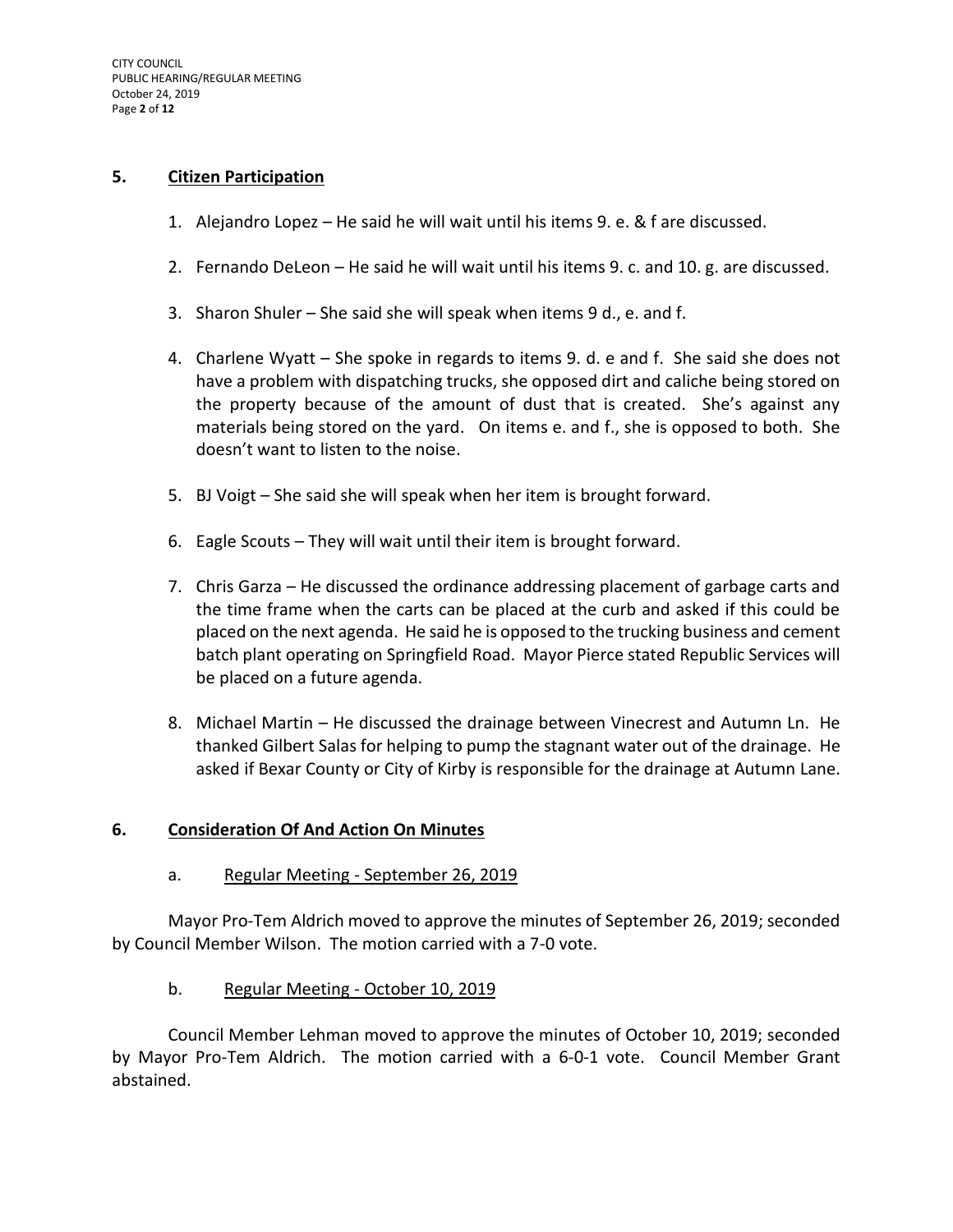### **7. Consent Agenda**

a. Approval Of Quarterly Financial Report For Period Ending June 30, 2019

### b. Approval Of Quarterly Investment Report For Period Ending June 30, 2019

Council Member Grant moved to approve the Quarterly Financial Report for period ending June 30, 2019 and approve the Quarterly Investment Report for period ending June 30, 2019; seconded by Council Member Wilson. The motion carried with a 7-0 vote.

#### **8. Presentation**

### a. Presentation By VFW Boy Scout Troop 1412 Eagle Scouts And Scout Master Michael Rios Thanking City Council For Support Of Eagle Scout Projects

The Eagle Scouts are Alejandro Emmanuel Salas Rios, Johnny Becoat-Rogers, Richard Charles Hocking, Darraun Paul Guzman, and Anthony Ian Quiboloy. The Eagle Scouts provided a brief history about their time in Kirby and their projects. They thanked Council for their support of the Eagle Scout projects.

# b. Reports By Council Members And Staff On Their Experiences During The 2019 TML Conference

Council Members Grant, Wilson, Lehman, Apodaca and City Manager Vernon shared their experience at the 2019 TML Conference.

## c. Presentation Of Donations To City Of Kirby Departments – B.J. Voigt

BJ Voigt said the proceeds she received from the Annual Kirby Community Yard Sale was used to purchase items for the Police Department, Fire Department and Animal Shelter. She also presented a monetary donation to Troop 1412.

Mayor Pierce closed the regular meeting and opened the public hearing at 7:32 P.M.

## **9. Public Hearing**

a. On A Request For A Variance To The Building Code, Section 150.16 (D)(a) To Waive The Requirement Of The Installation Of An Automatic Sprinkler System In A 1,850 Sq. Ft. Commercial Building Located At CB 4018, LOT 13, Otherwise Known As 5402 Old Seguin Road, Kirby, TX 78219.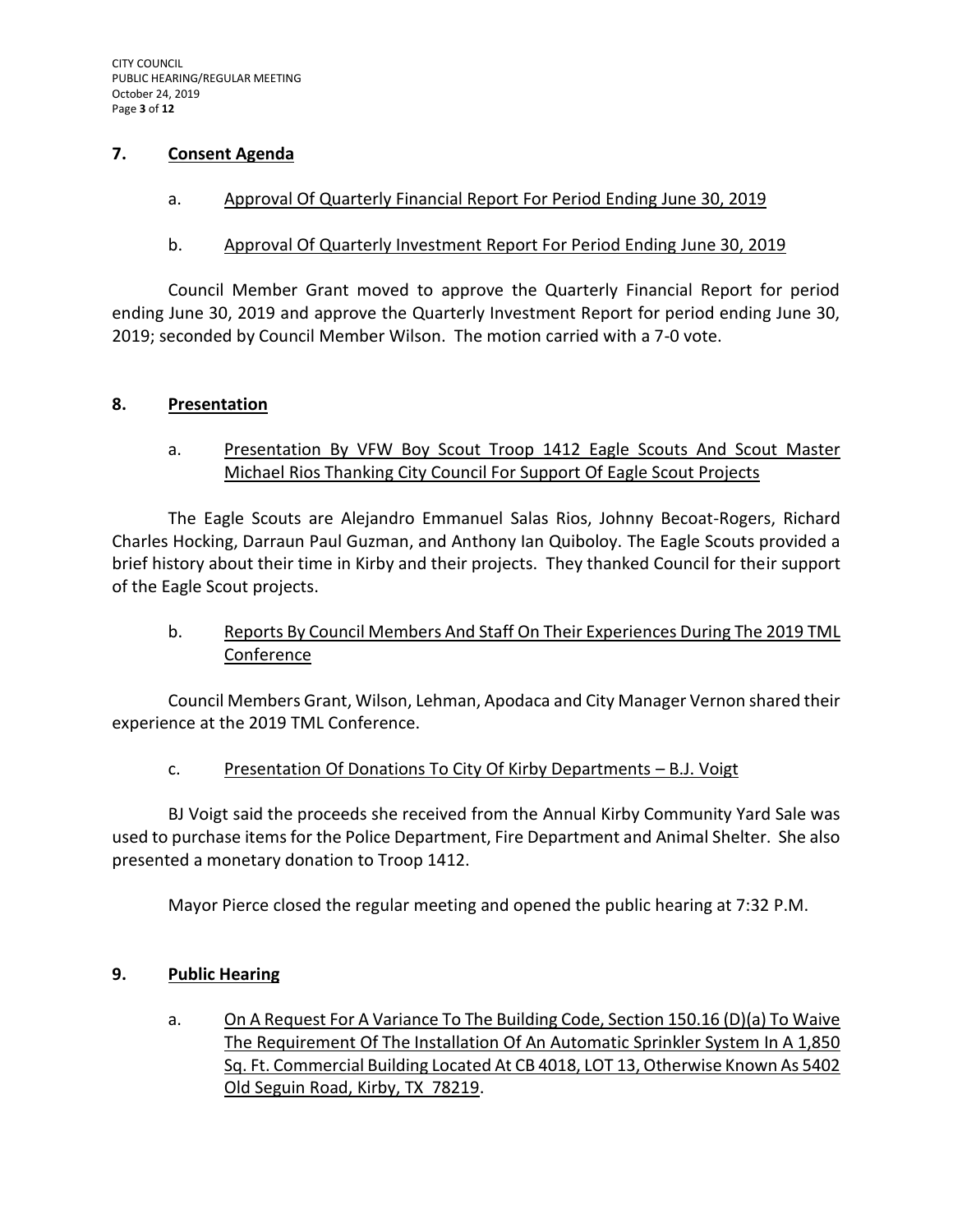Americo Chapa explained why the variance he requested was important. There would be non-combustible materials in the small office. Also he wants to preserve the water in Kirby.

Sid Sanders, Sr. inquired about the contents in the building. He said water was not an issue. The sprinkler systems are designed for a reason and that's safety first. He supported installing a sprinkler system in the building.

There were not any other proponents or opponents to speak.

b. On A Request To Allow The Property Located At CB 5941, BLK 3, LOT E 1/2 of 22, Otherwise Known As 430 Edalyn, Kirby, TX 78219, Which Is Zoned Commercial District (C-2) To Be Zoned As Multiple Family Dwelling District (R-2) Property.

There were not any proponents or opponents to speak.

c. On A Request To Allow The Property Located At CB 5191, LOT P-20 & P-20C, Otherwise Known As 5526 Seguin Road, Kirby, TX 78219, Which Is Zoned Commercial Office And Retail District (C-1) To Be Zoned As Commercial District (C-2) Property.

Fernando DeLeon representing Alvaro Rodriguez, owner – He said the owner cleaned up the property. He explained the plans for the property. Trucks cannot be stored outside on a C-1 zone and that's why the owner is requesting C-2 zone.

There were not any other proponents or opponents to speak.

d. On A Request To Allow The Property Located At CB 4018G (Springfield Industrial Park), LOT 1, 2 & 3, Otherwise Known As 1424 Springfield Road, Kirby, TX 78219, Which Is Zoned Light Industrial (LI) To Be Used For The Following Purpose: Dispatch Trucks, Storage Of Equipment And Materials.

Roger Romens – He said the hauling of materials next to residential is not a good mix.

John Nguyen – He is the owner of the property, and informed Council the reason there is storage of materials on the property is due to the delay of permits. They are waiting for Council approval to be able to move forward. The property will not be used to store materials.

There were not any other proponents or opponents to speak.

e. On A Request To Allow The Property Located At CB 4018G (Springfield Industrial Park), LOT 6, Otherwise Known As 1456 Springfield Road, Kirby, TX 78219, Which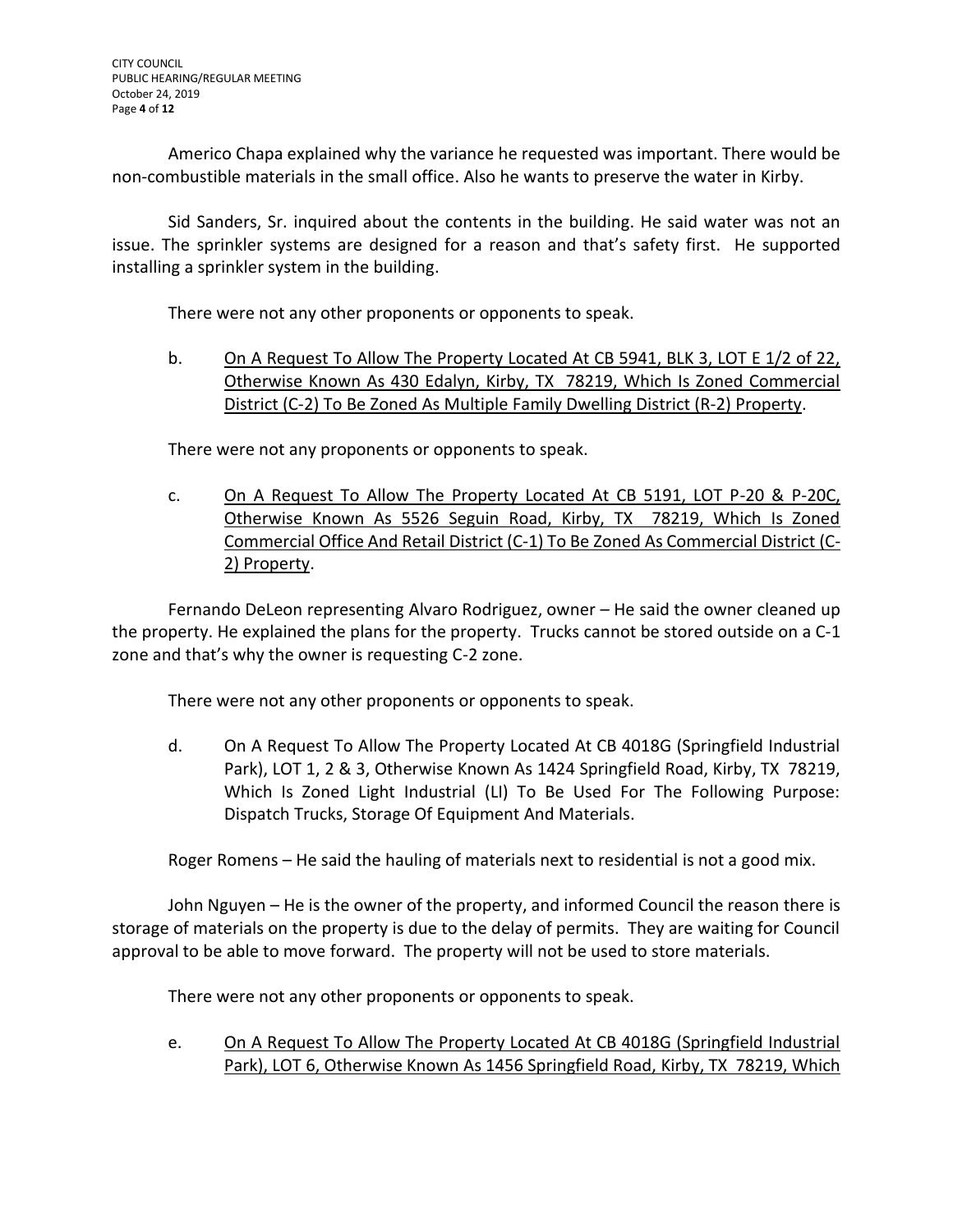Is Zoned Light Industrial (LI) To Be Used For The Following Purpose: Operating A Concrete Batch Plant Business On The Property.

f. On A Request For A Variance To The Zoning Ordinance Section 153.020(B)(9) To Allow The Construction Of A New Silo That Is Approximately 55 Feet In Height And Exceeds The Maximum Height Limit; Located At CB 4018G (Springfield Industrial Park), LOT 6, Otherwise Known As 1456 Springfield Road, Kirby, TX 78219.

Mayor Pierce opened items e. and f. because the two items are related.

Ms. Shuler – She said she is against the Springfield Development Project. She opposed the concrete batch plant due to dust, noise and Section 55.10 from the Code of Ordinances states concrete plants are prohibited in the City.

Alejandro Lopez – He said he wants to operate the concrete batch plant. He said if he knew it was not allowed, he wouldn't be here today. He saw Light Industrial property and thought it would be a good location for his business.

There were not any other proponents or opponents to speak.

Mayor Pierce closed the public hearing and opened the regular meeting at 7:50 P.M.

#### **10. Discussion And Possible Action**

a. Receive Legal Advice Concerning Specific Use Permit Requests. Possible Executive Session Pursuant To Texas Government Code Section 551.071, Consultation With Attorney

Mayor Pierce closed the regular meeting and Council entered into executive session with City Attorney Marc Schnall and City Manager Vernon at 7:50 P.M.

Mayor Pierce opened the regular meeting at 8:06 P.M. There was no action taken.

#### b. Discussion And Possible Action On Binz Engleman Road Reconstruction Project

Gilbert Salas provided an update on the Binz Engleman Road Reconstruction Project.

c. Discussion And Possible Action On Hickory Hill Drive Reconstruction Project

Mr. Salas provided an update on the Hickory Hill Drive Reconstruction Project.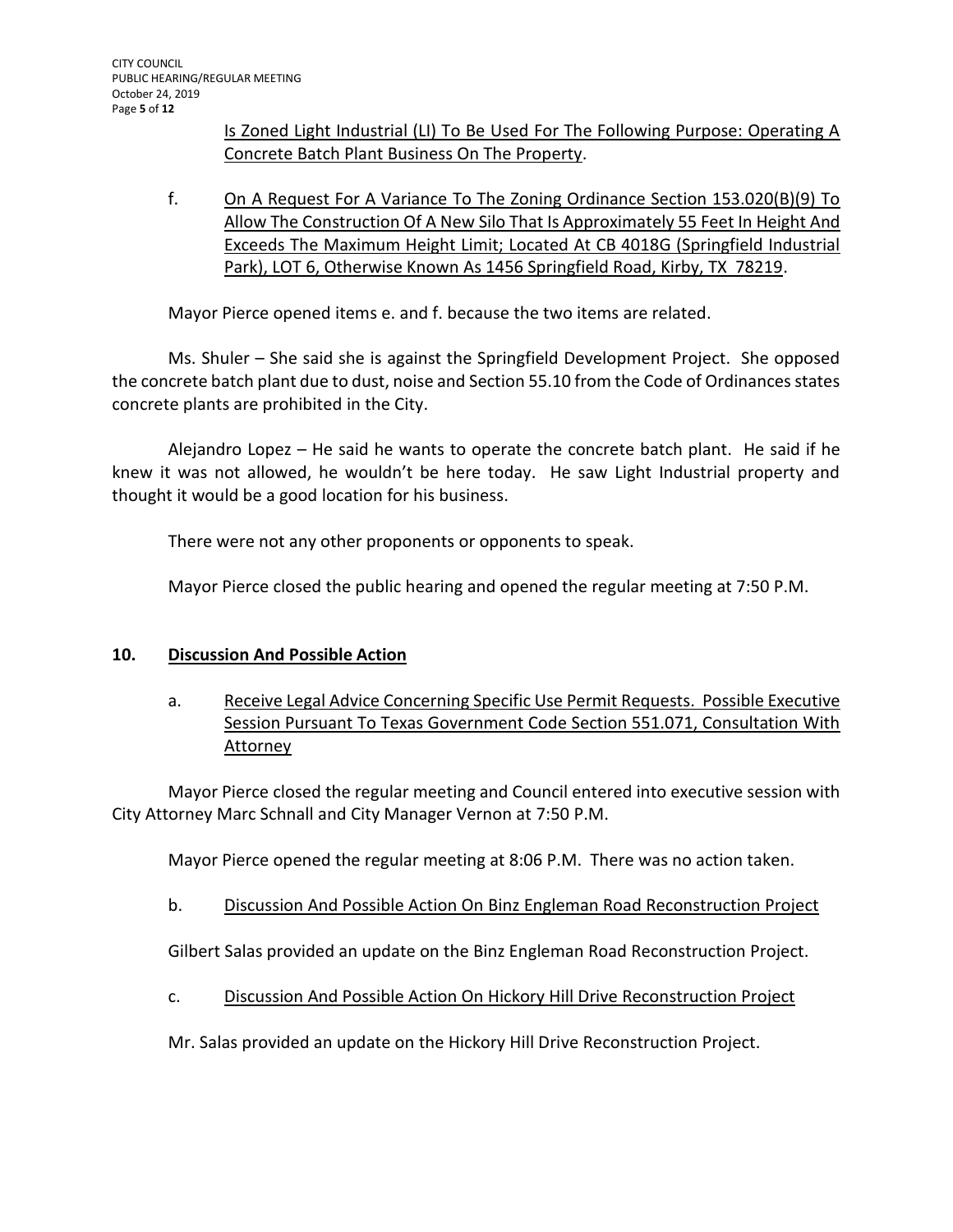d. Discussion And Possible Action On A Request On A Variance To The Zoning Ordinance – Single Family Dwelling District (R-1), Section 153.016 (B)(6)(a) To Consider Permitting Encroachment Into The Five (5') Foot Side Yard Setback Due To The Construction Of A Carport Located At CB 5092A, BLK 3 LOT 12, Otherwise Known As 2012 Hickory Hill, Kirby, TX 78219.

Mayor Pro-Tem Aldrich moved to table this item; seconded by Council Member Grant. The motion carried with a 7-0 vote.

AYES: 7 NAYES: 0

e. Discussion And Possible Action On A Request On A Variance To The Building Code, Section 150.16 (D)(a) To Waive The Requirement Of The Installation Of An Automatic Sprinkler System In A 1,850 Sq. Ft. Commercial Building Located At CB 4018, Lt 13, Otherwise Known As 5402 Old Seguin Road, Kirby, TX 78219.

Mr. Chapa informed the Council he would install an alarm system connected to the fire department. This system will notify the fire department and police department of any unusual things happening in the building.

Council Member Grant moved to deny the variance to the Building Code, Section 150.16 (D)(a) to waive the requirement of the installation of an automatic sprinkler system in a 1,850 Sq. Ft. commercial building located at CB 4018, Lt 13, otherwise known as 5402 Old Seguin Road, Kirby, TX 78219; seconded by Mayor Pro-Tem Aldrich. The motion carried with a 6-1 vote.

AYES: 6 NAYES: 1 (Council Member Lehman)

f. Discussion And Possible Action On A Request To Allow The Property Located At CB 5941, BLK 3, LOT E 1/2 of 22, Otherwise Known As 430 Edalyn, Kirby, TX 78219, Which Is Zoned Commercial District (C-2) To Be Zoned As Multiple Family Dwelling District (R-2) Property.

Council Member Lehman expressed several commercial property owners are requesting residential use. We are losing our commercial property.

Council Member Wilson moved to deny the request to allow the property located at CB 5941, BLK 3, LOT E 1/2 of 22, otherwise known as 430 Edalyn, Kirby, TX 78219, which is zoned Commercial District (C-2) to be zoned as Multiple Family Dwelling District (R-2) Property; seconded by Council Member Aldrich. The motion carried with a 7-0 vote.

AYES: 7 NAYES: 0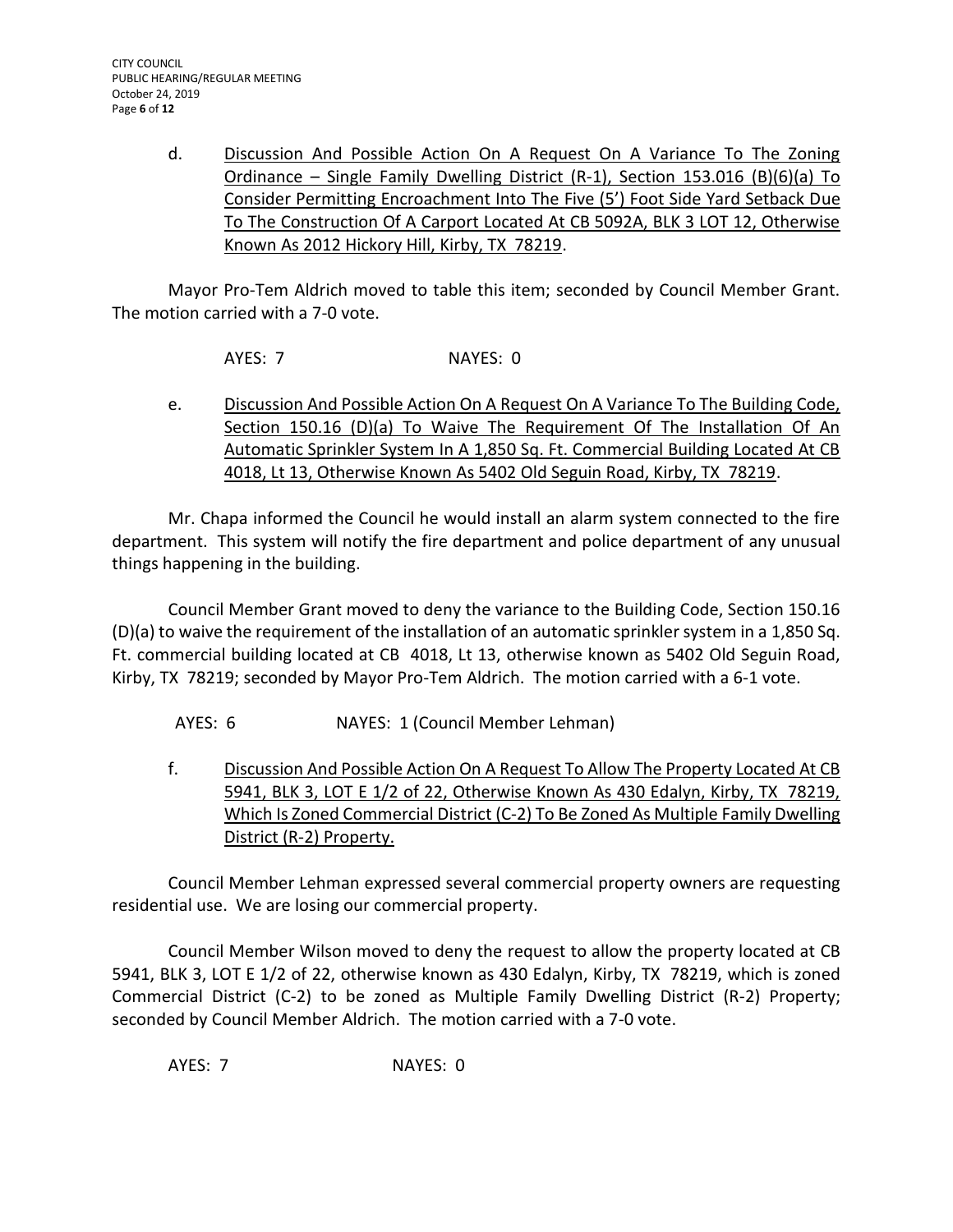# g. Discussion And Possible Action On a Request To Allow The Property Located At CB 5191, LOT P-20 & P-20C, Otherwise Known As 5526 Seguin Road, Kirby, TX 78219, Which Is Zoned Commercial Office And Retail District (C-1) To Be Zoned As Commercial District (C-2) Property.

Council Member Grant moved to allow the property located at CB 5191, LOT P-20 & P-20C, otherwise known as 5526 Seguin Road, Kirby, TX 78219, which is zoned Commercial Office and Retail District (C-1) to be zoned as Commercial District (C-2) Property; seconded by Council Member Lehman. The motion carried with a 7-0 vote.

AYES: 7 NAYES: 0

h. Discussion And Possible Action On A Request To Allow The Property Located At CB 4018G (Springfield Industrial Park), LOT 1, 2 & 3, Otherwise Known As 1424 Springfield Road, Kirby, TX 78219, Which Is Zoned Light Industrial (LI) To Be Used For The Following Purpose: Dispatch Trucks, Storage Of Equipment And Materials.

John Nguyen said he was available to answer questions.

There was discussion regarding the storage of materials and drainage.

Abraham Galindo, Givler Engineering, Storm Water Compliance Specialist explained the process and development required to develop a SWPPP. The property is not in compliance at this time.

Rick Corom, he completed the application for the owner, offered insight into the use of the property. The owner would use the property to dispatch trucks and store heavy equipment. He will have a building for a small office space and small repairs and oil changes.

Sharon Shuler said she is not against a dispatch center with trucks. She did not want storage of materials. She wants commercial businesses.

Mr. Schnall said Council Member Grant and the applicant appear to be willing to agree to permit the Council under this agenda item discussion to allow a business purpose of dispatch trucks and storage of equipment with limitation for storage of materials to be only for use on the property.

Council Member Grant moved to accept this based on allowing the business purpose of dispatch trucks and storage of equipment with limitation for storage of materials to be only for use on the property.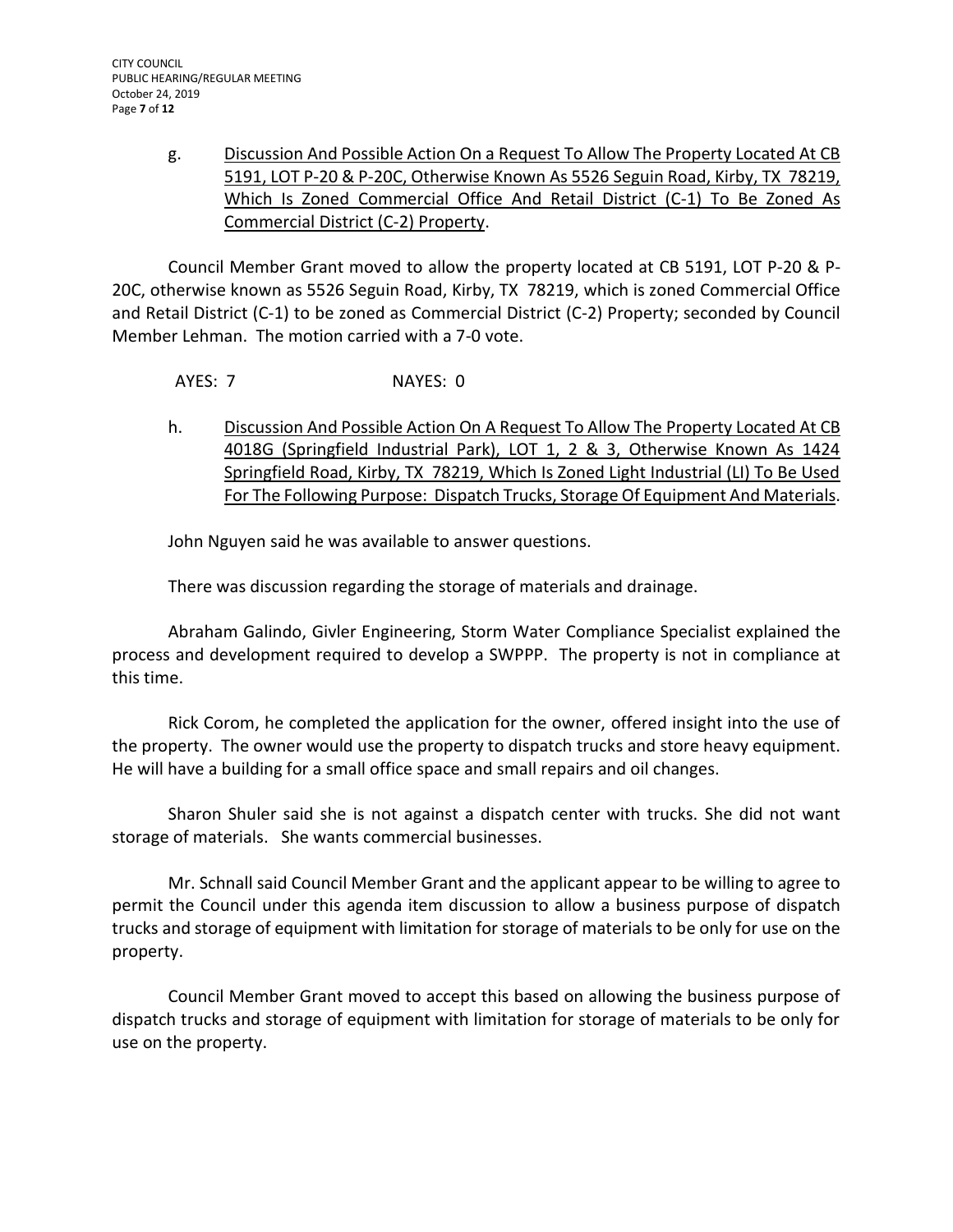Council Member Grant withdrew his motion and moved to table to allow time for City Manager, Mayor and application to discuss and come to an agreement, then bring the item back for consideration. there was not a seconded. Motion died due to lack of a second.

Mr. Schnall suggested City Council consider a conditional use of the property. Look at possible action tonight to approve dispatch of trucks and storage of equipment with a condition about storage of materials that will be used on site. Then bring the item back for action on the ordinance to amend the Zoning Ordinance to approve the use. To override the Planning and Zoning Commission, to deny their recommendation will require six votes of City Council.

Council Member Grant moved to allow the property located at CB 4018G (Springfield Industrial Park), LOT 1, 2 & 3, otherwise known As 1424 Springfield Road, Kirby, TX 78219, which is zoned Light Industrial (LI) to be used for the following purpose with stipulations: dispatch trucks, that only materials on site and equipment be used to finish site, no new materials will be brought in; and correct drainage east and neighbor yard; seconded by Mayor Pro-Tem Aldrich.

Mr. Schnall informed Council that the stipulations will be included in the ordinance amending the zoning ordinance and the applicant will have to agree to the terms in order to move forward.

The motion carried with a 6-1 vote.

AYES: 6 NAYES: 1 (Mayor Pierce)

i. Discussion And Possible Action On A Request To Allow The Property Located At CB 4018G (Springfield Industrial Park), LOT 6, Otherwise Known As 1456 Springfield Road, Kirby, TX 78219, Which Is Zoned Light Industrial (LI) To Be Used For The Following Purpose: Operating A Concrete Batch Plant Business On The Property.

BJ Voigt said she is concerned with how many companies will be buying concrete from this business. She said she is against this use.

Mr. Lopez said there will be not be any other companies coming in and obtaining concrete. They will deliver the concrete to customers and they have three trucks.

Mayor Pierce said Ordinance No. 720 prohibits concrete batch plants.

Mayor Pro-Tem Aldrich moved to deny the request to allow the property located at CB 4018G (Springfield Industrial Park), LOT 6, otherwise known as 1456 Springfield Road, Kirby, TX 78219, which is zoned Light Industrial (LI) to be used for the following purpose: operating a concrete batch plant business on the property; seconded by Council Member Wilson. The motion carried with a 7-0 vote.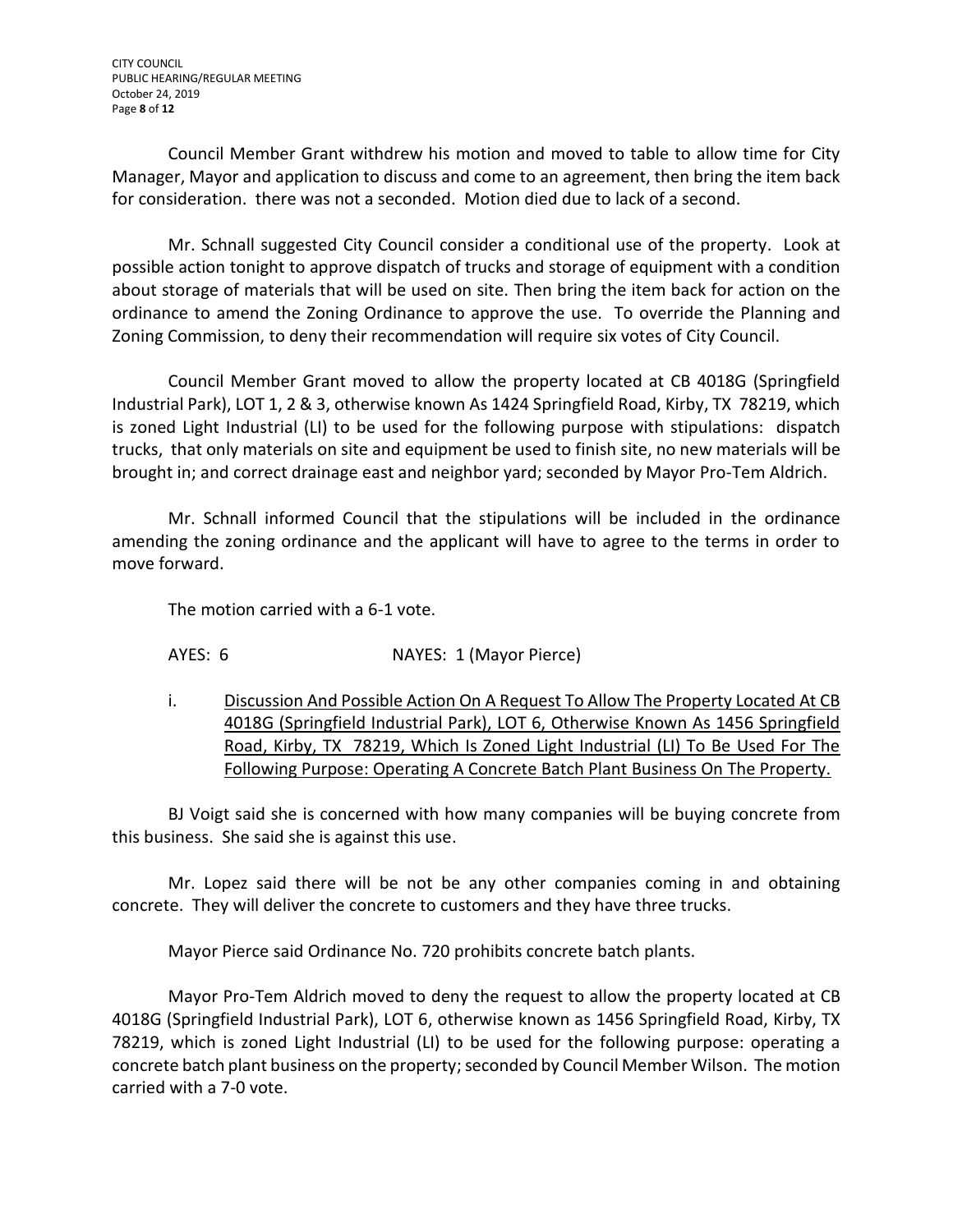AYES: 7 NAYES: 0

j. Discussion And Possible Action On A Request On A Variance To The Zoning Ordinance Section 153.020(B)(9) To Allow The Construction Of A New Silo That Is Approximately 55 Feet In Height And Exceeds The Maximum Height Limit; Located At CB 4018G (Springfield Industrial Park), LOT 6, Otherwise Known As 1456 Springfield Road, Kirby, TX 78219.

Mayor Pierce said this is null because concrete batch plant is not allowed.

k. Discussion And Possible Action On Appointing A Member To The Beautification And Recycle Committee

There are not any applications.

l. Discussion And Possible Action On Appointing Alternate Members To The Building And Standards Commission

There are not any applications.

m. Discussion And Possible Action On Appointing Members To the Kirby Senior Center Corporation Board

Mayor Pro-Tem Aldrich moved to appoint BJ Voigt to the Board.

Mayor Pro-Tem moved to amend her motion to appoint BJ Voigt to the Kirby Senior Center Corporation Board for a term of two years from today, October 24, 2021; seconded by Council Member Lehman. The motion carried with 7-0 vote.

AYES: 7 NAYES: - 0

n. Discussion And Possible Action On Appointing Up To Four Members To A Charter Review Commission

Council Member Grant moved to appoint Roger Romens to the Charter Review Commission; seconded by Council Member Aldrich. The motion carried with a 7-0 vote.

AYES: 7 NAYES: 0

o. Discussion And Possible Action On Ordinance No. O-2019-871 Designating The Official City Newspaper For Publication of Matters Pertaining To The City Of Kirby. This Is The Second Reading.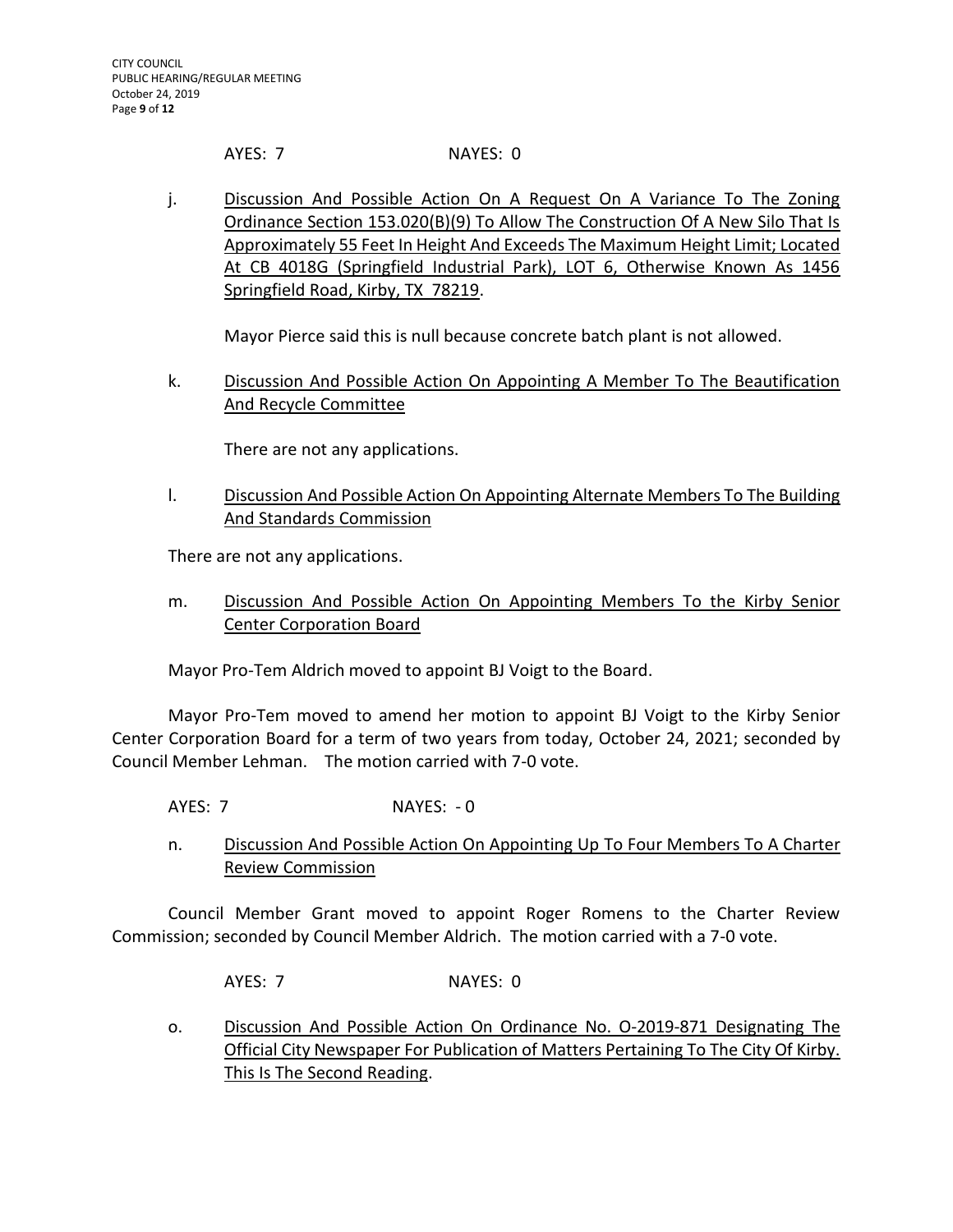Mayor Pro-Tem Aldrich moved to approve Ordinance No. O-2019-871 designating NE Herald as the Official City Newspaper for publication of matters pertaining to the City of Kirby; seconded by Council Member Wilson. The motion carried with a 7-0 vote.

# AYES: 7 NAYES: 0

## p. Discussion And Possible Action To Change The Date Of The November 28, 2019 Regular Council Meeting To November 21, 2019

Council Member Lehman moved to change the date of the November 28, 2019 Regular Council Meeting to November 21, 2019; seconded by Council Member Grant. The motion carried with a 7-0 vote.

AYES: 7 NAYES: 0

### q. Discussion And Possible Action On A Request From St. Joan Of Arc Catholic Church To Waive Food Booth Permit Fees For Their October 27, 2019 Festival

Representative from St. Joan of Arc Catholic Church provided Council with information about the event that included eight food booths. Council Member Grant moved to waive the fees; seconded by Council Member Lehman.

After discussing the fees, Council Member Grant withdrew his motion; Council Member Lehman withdrew his second.

City Manager Vernon explained the food booths will be inspected and the City will pay the fees for each booth that is inspected.

Mayor Pro-Tem Aldrich and Council Member Grant agreed to donate the funds to pay for the health inspections. City Manager Vernon said the cost will be \$160.

Mayor Pro-Tem Aldrich said she and Council Member Grant will donate the fee to St. Joan of Arc Catholic Church seconded by Council Member Grant.

Council Member Grant moved to waive the permit fees, and he and Mayor Pro-Tem Aldrich will pay health fees. Motion carried with a 7-0 vote.

AYES: 7 NAYES:0

r. Discussion And Possible Action On 2018 Street Bond Project – Phase 1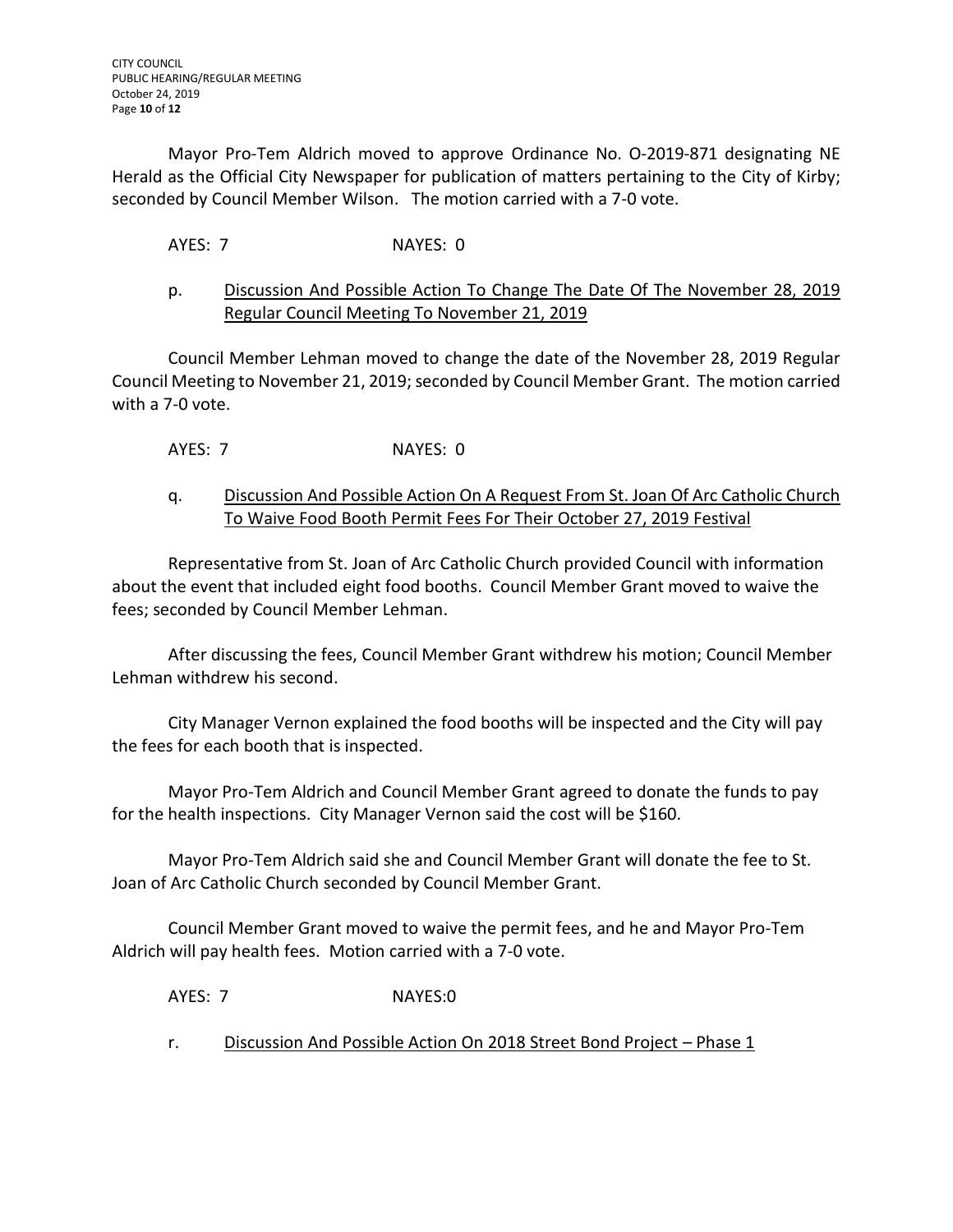City Manager Vernon informed Council that the Contractor is requesting a change order in the amount of \$28,748.49. This will raise the cost of the 2018 Street Bond Project – Phase 1 to \$180,751.43.

Council Member Pierce moved to approve the change order from J&P Paving Company in the amount of \$28,748.49 raising the cost of the project to \$180,751.43; seconded by Council Member Grant. The motion carried with a 7-0 vote.

AYES: 7 NAYES: 0

Mayor Pierce closed the regular meeting at 9:47 P.M. for deliberation on review, evaluation, duties, discipline or dismissal of the city manager. Possible executive session pursuant to Texas Government Code Section 551.074, Personnel Matters.

## **11. Executive Session**

Deliberation On Review, Evaluation, Duties, Discipline Or Dismissal Of The City Manager. Possible Executive Session Pursuant To Texas Government Code Section 551.074, Personnel Matters.

Mayor Pierce closed executive session and opened regular meeting at 11:30 P.M. There was no action.

## **12. Requests and Announcements**

a. Requests By Mayor And Council Members For Items To Be Placed On Future City Council Agendas And Announcements On City Events/Community Interests

Mayor Pro-Tem Aldrich – She said Facebook community page comments say there needs to be a change. Come and run for office.

Council Member Wilson – She asked that the road on Edalyn by Seguin Road be repaired because it is crumbling. She thanked BJ Voigt for donating to Blue Santa. Charter Review Commission is an opportunity to change things. She announced her resignation from Council and recommended Sid Sanders, Sr. to fill her position. This Sunday Kirby Baptist Church is having their Fall Festival, free.

Mayor Pierce – She said it will be sad to see Council Member Wilson leave. She asked staff to see if there is anything that can be done with Vinecrest and Autumn Lane drain issue. Republic Services ordinance will be addressed on a future agenda. St. Joan of Arc event is having